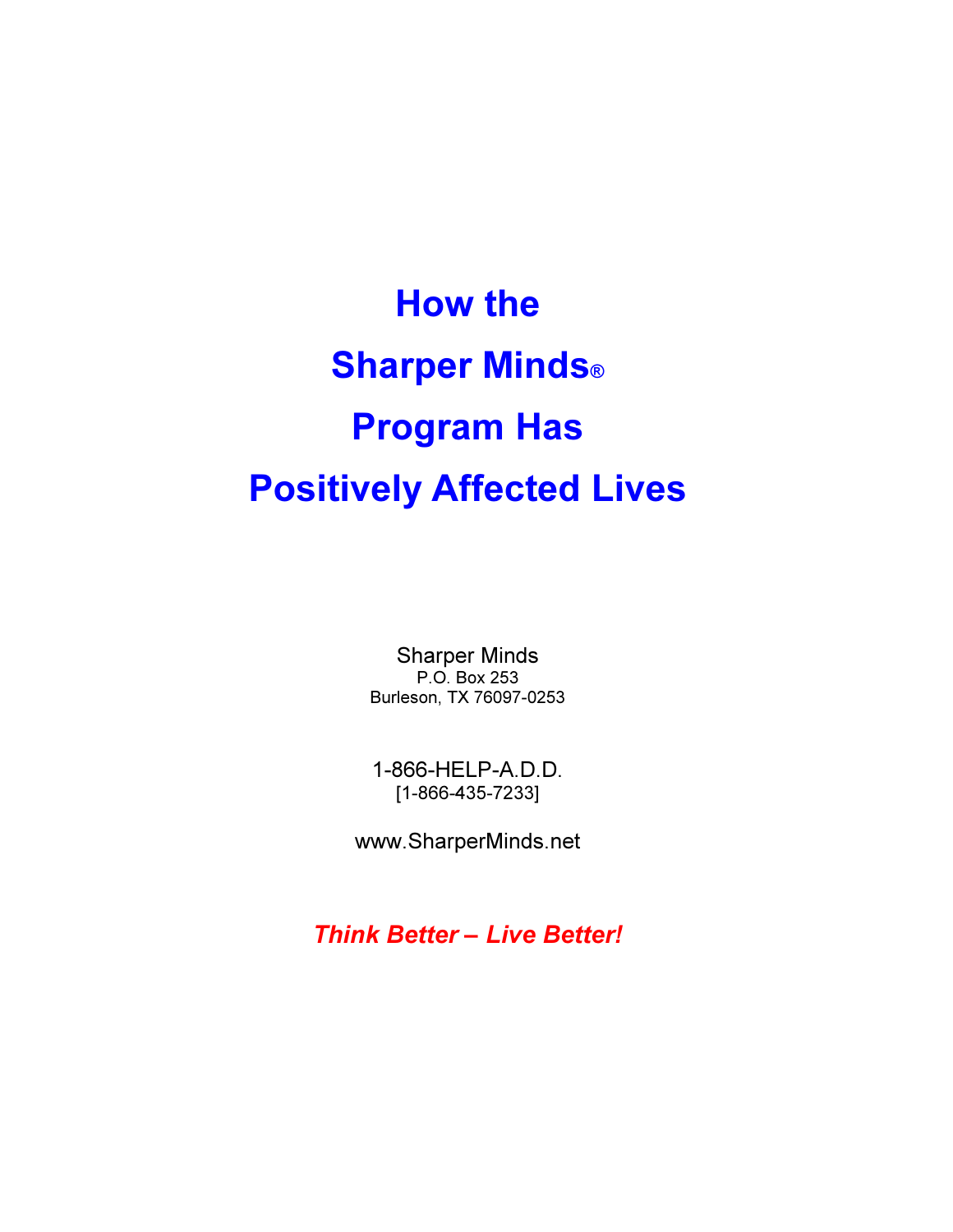This page left intentionally blank for double-sided or booklet printing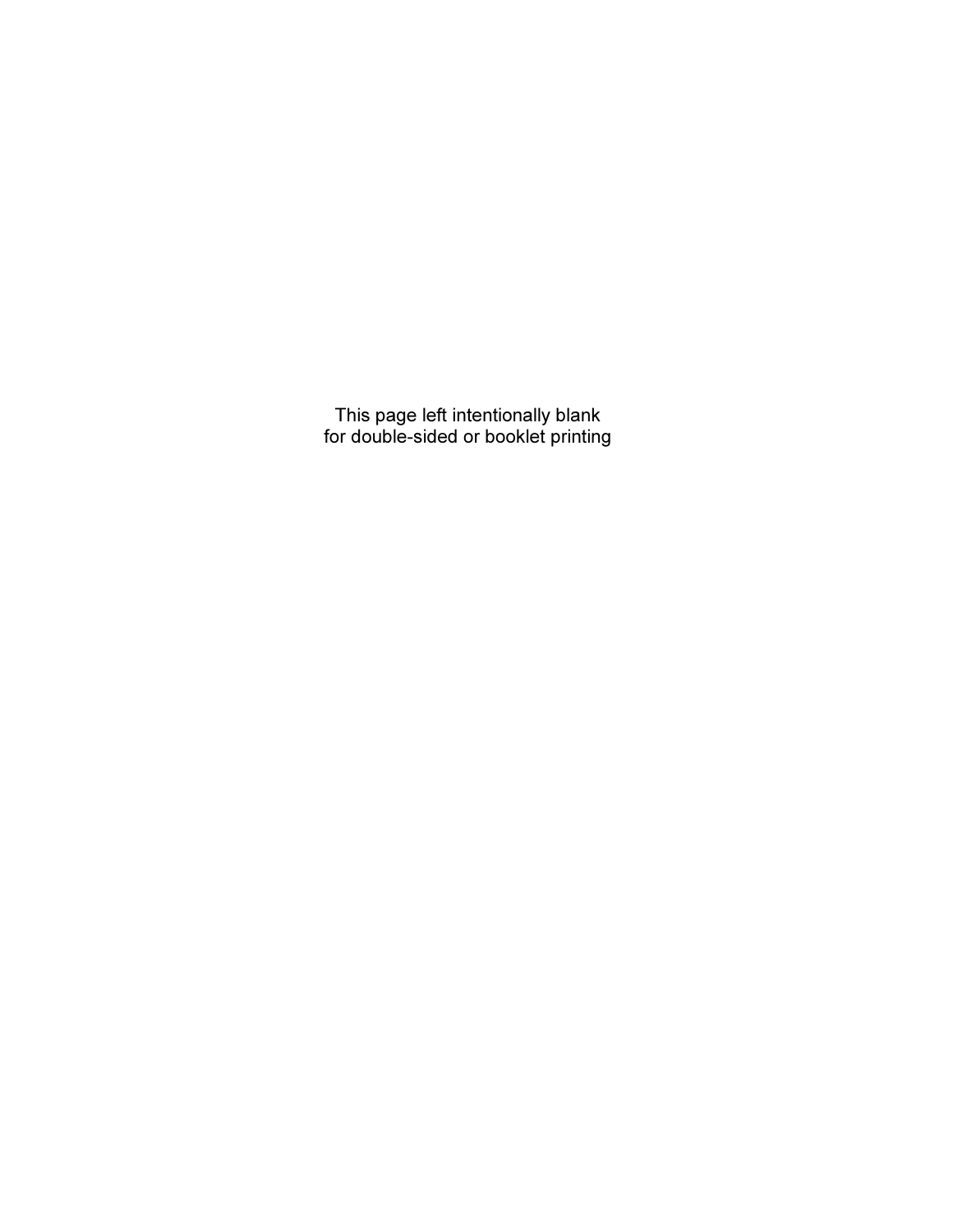# **How the Sharper Minds® Program Has Positively Affected Lives**

As a parent with a struggling student, as an adult that has a processing disorder, an addiction or someone just wanting to excel in athletics or slow down the aging process, we all look for hope. Hope that improvement is possible. Hope that positive change can be real and lasting.

On the following pages are a number of true examples of the way the Sharper Minds multi-modal brain development program has positively affected lives in a number of categories. Where a predecessor to the Sharper Minds program is mentioned, the predecessor is an older sub-component of the full program, which has evolved and improved over time. Below is an overview followed by examples to provide you with hope! Think Better - Live Better!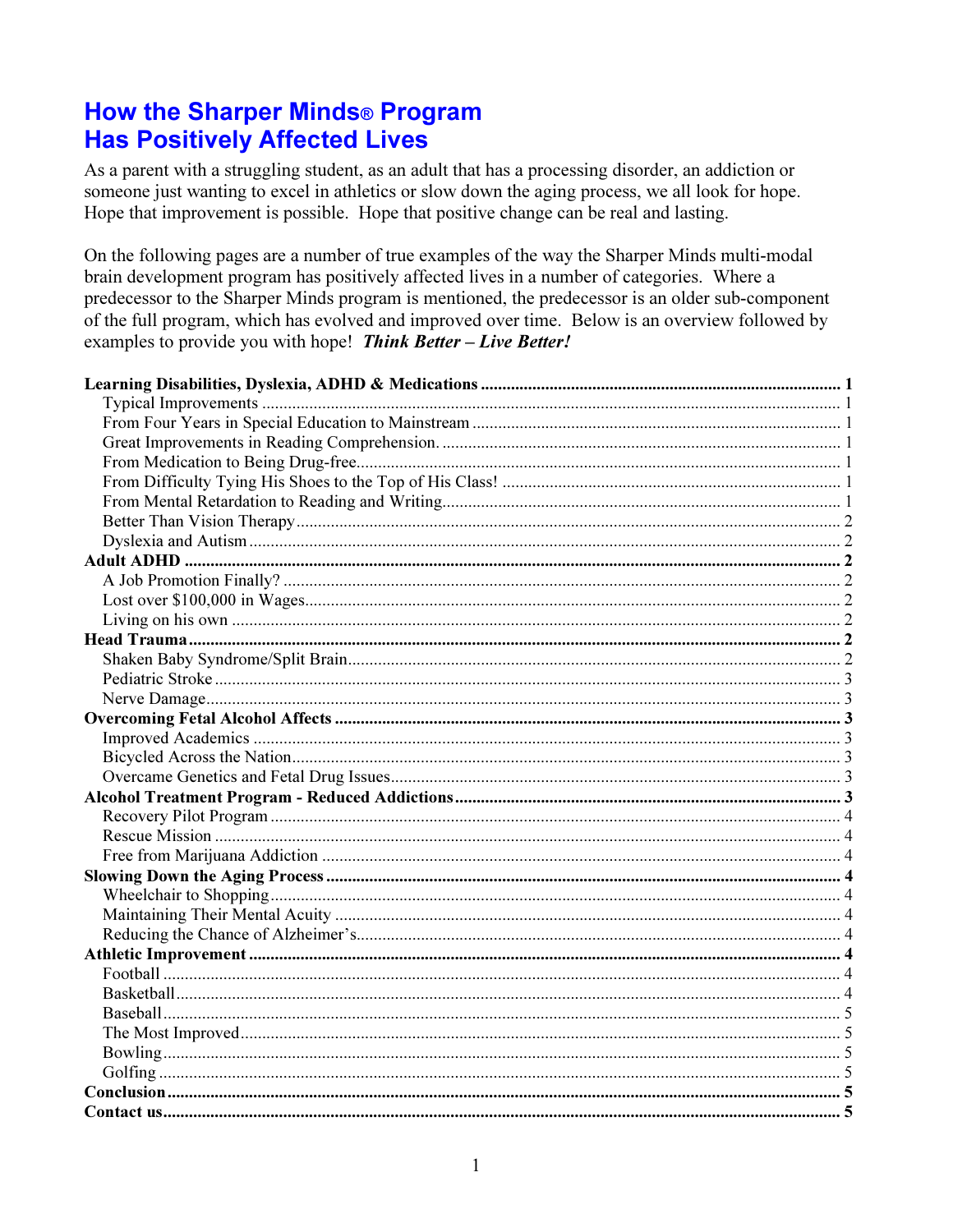# Learning Disabilities, Dyslexia, ADHD & Medications

# Typical Improvements

The usual change for most of our students who are fairly bright, but who are experiencing some mental block due to a learning disability, ADHD, dyslexia or the like, is for their academics to improve to the A/B grade level. If they are already at that level, but taking substantial amounts of time (such as five hours) to do homework each night, this time requirement rapidly diminishes. Of the students who are on medications such as Ritalin or Adderall when they start the program, 70% are off of them within 12 weeks, 90% are off within 6 to 9 months, and the rest, for various reasons, may remain on medications. Typical reading grade level improvement is to or above the expected grade level for their age. The average is 3.4 years for those who complete the program. The larger the discrepancy between their entering reading level and where they should be, the bigger the jump. Those with Auditory Processing Disorder (APD) or auditory analysis/ discrimination issues find those generally completely resolved. For those who are severely developmentally delayed, we can usually help optimize their mental function, giving them better hope for life.

# From Four Years in Special Education to Mainstream

Justin had been four years in special education, and still could not read or write at the age of 12. After 12 weeks in our program, he came home with his first A ever, and this was on a spelling test! At 16 weeks he was reading (to the tearful delight of his mother). After eight months in the program, he was retested by the school and mainstreamed into the regular classroom setting. He was delighted that his grades were now to the point where he could play football.

# Great Improvements in Reading Comprehension.

Rachel, a 14-year-old, had a reading comprehension of 3.0 (as measured using the Wechsler Individual Achievement Test (WIAT-II). After just 2 ½ months in the Sharper Minds program, when retested, her reading comprehension had jumped to a 7.5 reading grade level, a 4.5 reading grade level improvement! Kristin, another 14-year-old, also

had a reading comprehension of 3.0 when she started the program. Just 9 months later, her reading comprehension had jumped to a 12.0 reading grade level, a 9.0 reading grade level improvement! Hugh, a junior in high school was also stuck at the  $3<sup>rd</sup>$  grade reading level. Just 8 months after using a predecessor program, he was reading at a college level. Hugh went on to get two college degrees. Isaac jumped from reading slowly at an  $8<sup>th</sup>$  grade level to a college level in just 10 months, reading at over 400 words per minute with high comprehension (measured at the  $98<sup>th</sup>$  percentile for a  $10^{th}$  grader).

# From Medication to Being Drug-free

Cindy, a school guidance counselor, was uncomfortable having her son on medications for a number of years. It took him 4 to 5 hours to do his homework, often with her standing over him. Within a few weeks of starting the program, he was able to discontinue his medications. After school started up again just three months later, his parents noted that his academics had greatly improved and that he could finish his homework easily in one hour, most importantly doing it without constant supervision.

# From Difficulty Tying His Shoes to the Top of His Class!

Daniel at the age of seven had difficulty controlling his fingers and thereby tying his shoes. His evaluation showed severe dyslexia and had substantial problems with reading (fine motor control and reading problems often go together). After going through the program, his skills dramatically improved. In his first year in a regular classroom setting  $(5<sup>th</sup> \text{ grade})$ , his vocabulary comprehension tested out at the 99th percentile on the nationwide Iowa tests score. He has maintained his high function over the years and scored at the  $94<sup>th</sup>$  percentile as a 15-year-old high school freshman. He graduated at the top of his high school class and will be entering college with enough credits to be a sophomore due to taking A.P., dual credit and college classes while in high school and a summer biology course.

# From Mental Retardation to Reading and Writing

Andrew, a congenial 12-year-old, had been labeled as mentally retarded by the schools he attended. Experts there said that he would never be able to read or write. Our testing confirmed his cognitive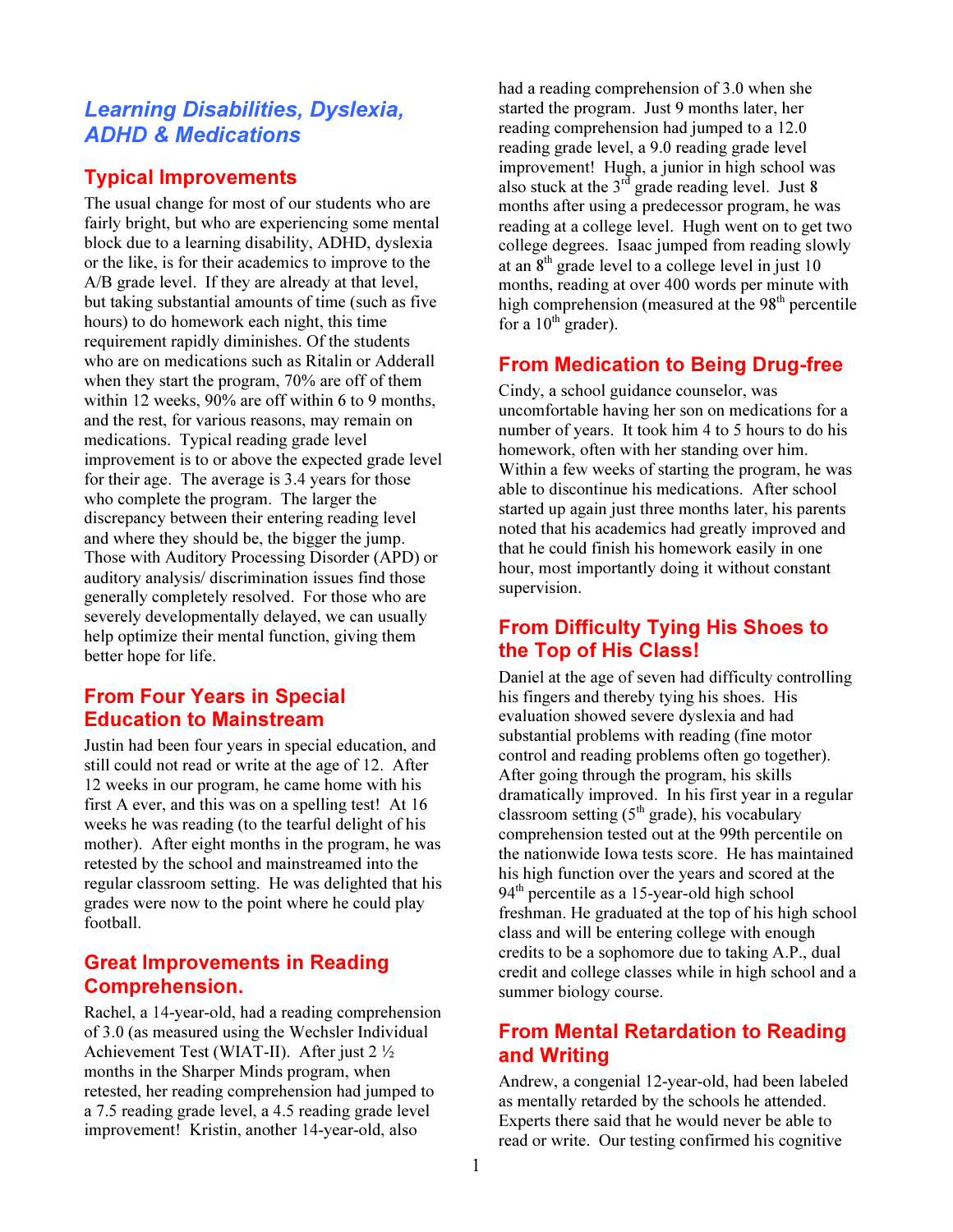skills at five-year-old level. After just eight months in a customized version of our program, he was reading and writing at a remedial level, with much more progress expected.

### Better Than Vision Therapy

While some progress was noted after going through vision therapy, Adam and Austin's grades were still D's and F's. As they went through the Sharper Minds program, their grades made a substantial improvement; as one boy put it, "shooting up like a rocket." Their hand-eye coordination also dramatically improved, allowing sports to be much more enjoyable.

# Dyslexia and Autism

Brockton's guardian grandparents were hoping that their grandson, who was fetal drug affected and struggled with dyslexia, could improve enough that he could take care of his autistic brother. Brockton's grades went from C/D/Fs to an A/B level. Even his autistic brother showed some improvements in his ability to compose sentences and paragraphs.

Joshua was 6 years old. He had no speech function, no emotion and had just been potty trained. He experienced 5-8 seizures a day, including convulsive seizures. Mom had taken him to the most well known specialists in Oregon, with no substantiative changes. After our initial 5-week protocol for autistic kids and allowing another 5 weeks for stabilization, his seizures were gone, he was making speech attempts and was beginning to show emotion, including teasing and humor. His mother later told me that his seizures had actually stopped after just 3 weeks of our detox protocol.

Nicholas was a 4½ year old boy that had many of the symptoms of autism. His head was in a "snapped back position", he made almost no eye contact, he had essentially no jumping or coordination skills, he couldn't recognize his colors, and his speech was very rudimentary. After a year of a very customized program, Nicholas could look people in the eye, throw and catch a ball, recognize many colors, and his speech and muscle coordination were much better. For ASDs, it requires a multi-disciplinary approach.

# Adult ADHD

# A Job Promotion Finally?

At 57 years old, Chuck had often been passed over for promotions at the grocery store where he had been a stocking clerk, as he had difficulty completing tasks and was not organized enough to take a management role. As he was completing the program, he had the opportunity to take both his supervisor and the store manager's place during their unexpected absence. He did so well that his boss wondered what had happened to him, and his supervisor said he would nominate him for a promotion.

### Lost over \$100,000 in Wages

Rudy, a 42-year-old, stated that he lost well over \$100,000 in income due to losing jobs because of his processing problems. Rudy always wished to become an attorney. By the end of the program, his skills were vastly improved, and he working at an attorney's office, looking forward to going to law school.

# Living on his own

Stephen was 38 years old when his parents brought him to us. They had been told us that he never would be self-sufficient enough to live on his own. When we tested him in we found he had severe auditory processing disorders and other forms of dyslexia. As he went through the Sharper Minds program, these cleared up and he was able to hear more clearly and respond affirmatively and properly. He almost became like a different person. Within six months, he was in his own apartment, managing his own budget and holding down a stable work position.

# Head Trauma

# Shaken Baby Syndrome/Split Brain

Joseph was thrown against the wall at two days of age by his biological father, who was irate at his crying. Medical personnel later determined that brain had split between the two hemispheres due to the impact. He was turned over to the State of Washington at two months old as his parents were no longer able to tolerate his incessant crying and  $\sim$ 8 seizures a day. He was examined by a number of institutions in Washington State, later diagnosed with ADHD, and was on Ritalin for a number of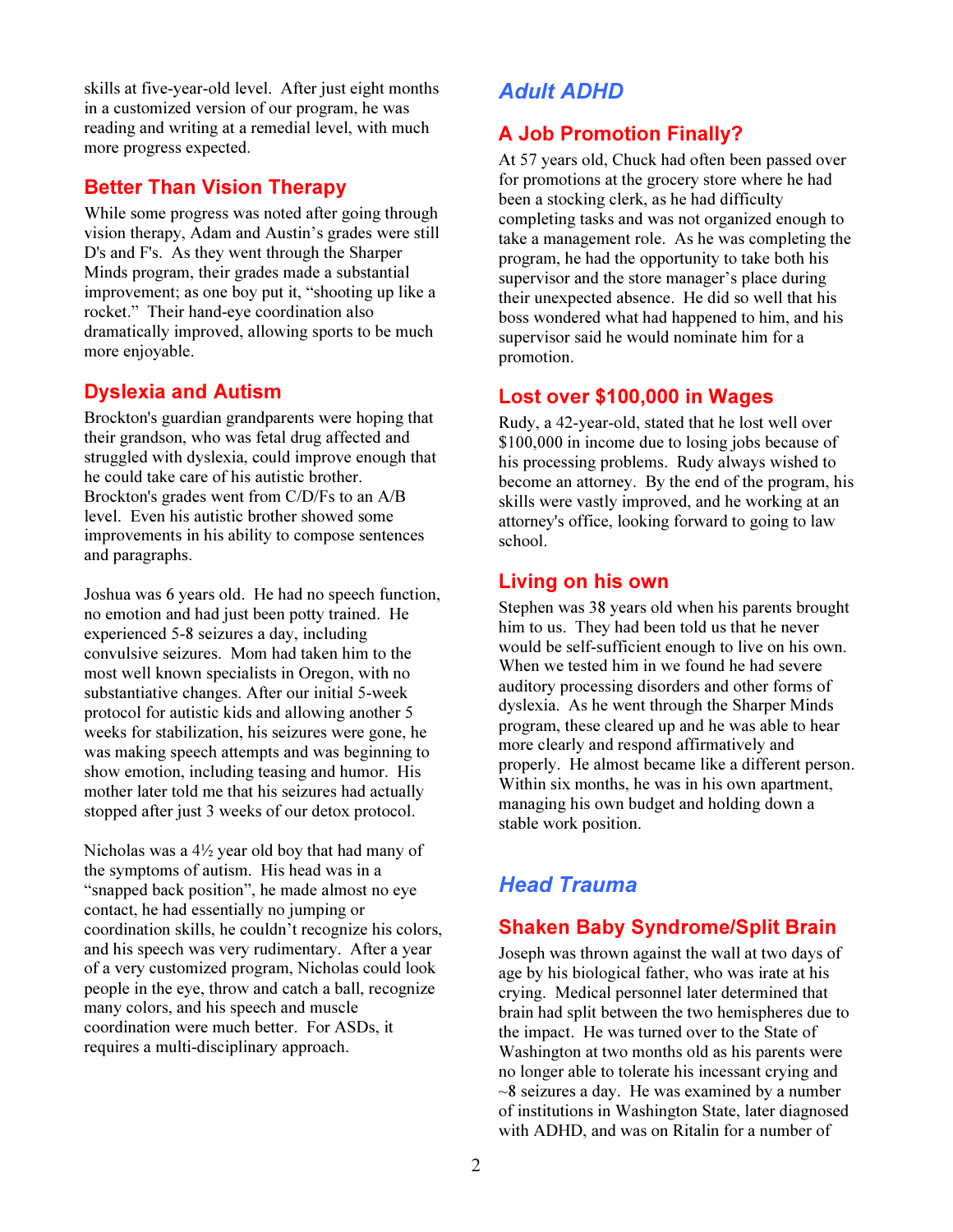years. We began working with him when he was 14 years old. At the end of the program, his ADHD symptoms as well as his seizures were gone and he was able to function at normal levels. Years later, in conversation with his mom, she shared that he was very dependable in his work, had dated the same girl for a year, was on his own and independent.

### Pediatric Stroke

Jamie had a stroke after her third open-heart surgery for a congenital heart defect at the age of 3½. At eight years old, she still did not know her alphabet, couldn't read, her face was slightly distorted when she smiled, and her walking was not smooth. After several months in the program, her walking became smoother, her smile became balanced, she learned how to read, and by the end of the program she had caught up to her classmates. Several years later, her parents stated that she was doing very well in school, was studying piano and Latin and appeared to be fully normal.

### Nerve Damage

Lynn was in a light plane crash while on a mission trip in South America when he was in his midtwenties. He sustained some head and nerve damage, losing among other things the enervation of his upper thigh muscles as well as some of his mental acuity. He walked with assistance using two crutches and suffered from depression. At the age of 43, after just four weeks in the Sharper Minds program, he stated that his depression was greatly reduced, and that he was able to stand up by himself in the shower for the first time in many years. Within 14 weeks he was able to walk without assistance with just one crutch and after nearly a year, he is able to stand by himself and walk for short distances without any aid.

Twenty-two years earlier, Wes had been struck by a van driven by some drug dealers fleeing a pursuing police car. He was dragged for ~200 yards and ended up in an intensive care unit for six months. He all but lost the use of one arm and one leg, dragging himself around with his other limbs. After eight weeks in the program, he stated that he had a greater urge to move his paralyzed arm and leg then he had felt in years.

Anita had been in a roll-over car accident 4 years earlier prior to coming to us. Due to the head injury she sustained, she could no longer balance her

business checkbook or play the organ at church. Around the age of 60, she went through the Sharper Minds program with her adult son. By the end of it, she had regained full brain function, was balancing the checkbook and playing the organ again.

# Overcoming Fetal Alcohol Affects

### Improved Academics

The Schultes had been foster parents to over 120 children over a number of years. The last three were fetal alcohol affected. The three children had difficulty paying attention and their academics were poor. Within six months of beginning the program, the foster parents were very pleased with the progress the children had made, noting substantial improvements in academics and behavior; one child had even been placed into a talented and gifted program.

### Bicycled Across the Nation

The Phillips had four foster children (siblings) in their care who were fetal alcohol affected. Due to the substantial progress the children made going through the program, the family decided to set a goal of bicycling all the way across United States from the West Coast. After much practice, the family, including an eight-year-old, embarked on their journey. Two months later, they reach their goal. The family was very excited about this great accomplishment. Grades, behavior and persistence levels all dramatically improved.

# Overcame Genetics and Fetal Drug **Issues**

Gina's biological mother was a drug addict (perhaps in part due to processing disorder) who put her baby up for adoptions. Gina was adopted into a loving family, but as she grew, definite signs of ADHD were observed by her adoptive mom, who was also a teacher. While the journey through the Sharper Minds program was a challenging one (begun when Gina was 6½ years old), by the end of the program, Gina had good focus, excellent handwriting and was one of the best readers in her class.

# Alcohol Treatment Program - Reduced Addictions

When the brain is wired correctly, most addictive behaviors disappear.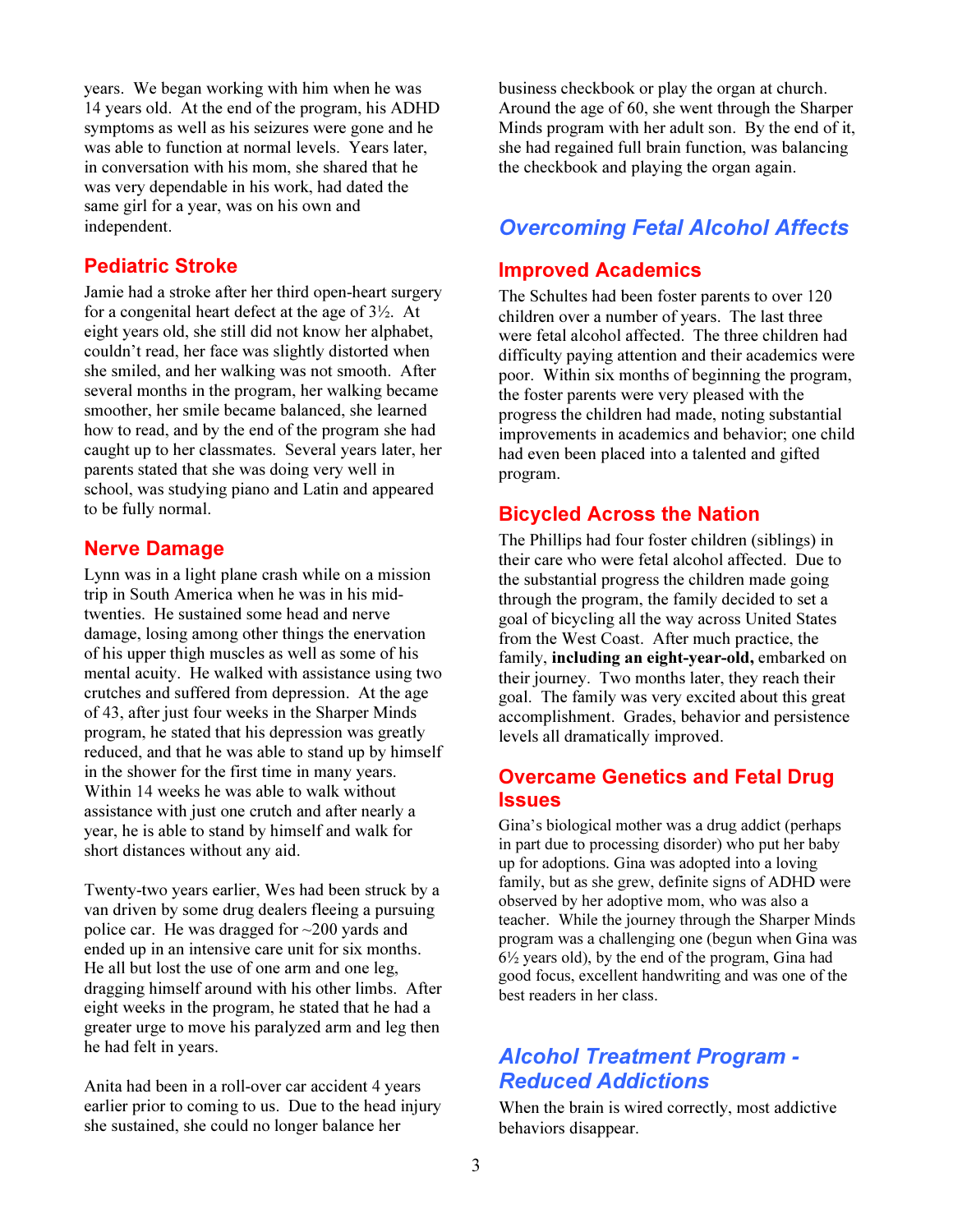# Recovery Pilot Program

The recidivism rate of alcoholics going through most treatment programs is very high; generally between 50 to 70% go back to drinking within 3 years. One of the components of the Sharper Minds program was used in a pilot alcohol treatment program in the Vancouver, Washington area. It was used with approximately 20 alcoholics for about six months. A survey of the test subjects three years later showed that none of them had gone back to drinking.

#### Rescue Mission

One of the components of the Sharper Minds program was used in a pilot program at the Tacoma Rescue Mission, where many of the homeless were suffering from mental illnesses and addictions. Progress was remarkable and memorable within just five weeks of the program. About 12 years later, both the rescue mission director and the pilot program supervisor at the mission called to see if there was a way they could use the program for other worthwhile projects in the Seattle area and a youth ranch for troubled boys in upper Washington State.

#### Free from Marijuana Addiction

Cory had some serious problems academically and behaviorally at school, low motivation and grades and was addicted to smoking marijuana. Within six weeks of starting the program, he lost his interest in marijuana and stopped using it. His grades, behavior and motivation all improved.

# Slowing Down the Aging Process

#### Wheelchair to Shopping

A 90-year-old woman spent much of her day in a wheelchair. Her caretaker son, a businessman, struggled with some siblings who were all too eagerly waiting for their inheritance from their mom's estate. He enrolled her in one of our predecessor's program, and within three months she was back shopping at some of the local malls.

### Maintaining Their Mental Acuity

Two eighty five-year-old women enrolled just for the fun of it to improve and maintain their mental acuity. Not only did they have fun, but they found themselves much sharper afterwards.

David, a 75-year old senior felt like he had lost a lot of his sharpness and motivation. Within 3 months of beginning the Sharper Minds program, his wife shared that she could see substantial improvements in his self-motivation (he was mowing the lawn again and doing repairs around the property), and his doctor noticed many positive changes as well in his health and mental acuity.

### Reducing the Chance of Alzheimer's

Lynette, a 60-year-old, came from a family with a history of Alzheimer's and dementia. She felt herself slowing down and losing some of her former mental capabilities as she aged. After seeing dramatic improvement in her adopted granddaughter, she decided to do the program. Due to her diligence and hard work, she has noted dramatic improvements in balance, coordination, quickness of mind and memory skills in just 4 short months. By the end of the program, she had nearly doubled her reading speed to 425 words per minute, had very quick reflexes and experienced none of the usual vertigo after returning from a lengthy cruise.

# Athletic Improvement

#### Football

\_\_\_\_\_, a professional football player called Sharper Minds after being traded from pro team to team. He struggled with poor mental quickness and decision making. After getting cut from yet another team, he began the Sharper Minds program. Within 2 months of doing the exercises, he improved so dramatically that his coach called him back to the team and he was given a very nice contract. In 2013, he played in 16 of the season's games and contacted us to say it was his best ever.

#### **Basketball**

Kirk's son and his friend both went through a predecessor to the Sharper Minds program. During the final basketball game of the season, they teamed together in the last few seconds of the game to sink a basket from half-court and win the game. Kirk's son developed such a strong photographic memory that he was able to hold in vivid details a mental picture of the chart of elements (commonly used in chemistry and other sciences).